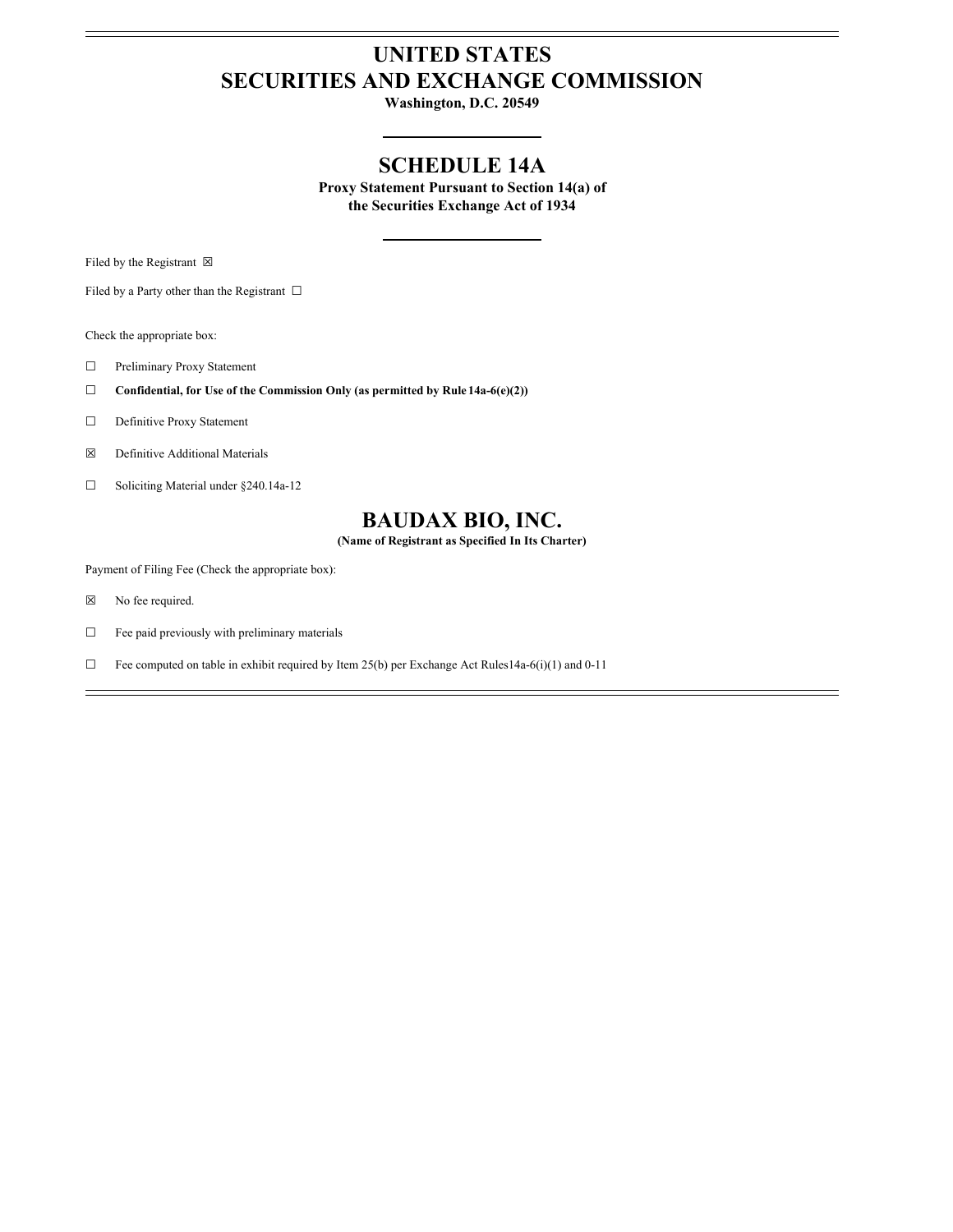# **BAUDAX BIO**

#### **Baudax Bio Announces Date of Reconvened Annual Meeting of Shareholders**

*Annual Meeting to be reconvened on May 18, 2022*

**MALVERN, Pa., May 5, 2022** — Baudax Bio, Inc. (NASDAQ:BXRX) (the "Company"), a pharmaceutical company focused on innovative products for acute care settings, today announced that it has adjourned its 2022 Annual Meeting of Shareholders (the "Annual Meeting"), without any business being conducted, due to lack of shareholder participation resulting in a failure to reach required quorum. The Annual Meeting will reconvene at 9:00 a.m. Eastern time on May 18, 2022 and will continue to be held virtually at www.virtualshareholdermeeting.com/BXRX2022.

The record date for determining shareholders eligible to vote at the Annual Meeting will remain the close of business on March 29, 2022. Shareholders who have already submitted a proxy do not need to vote again for the reconvened Annual Meeting, as the proxies submitted will remain valid. Shareholders who have already submitted proxies and want to change their vote with respect to Proposals 1 and 2 can update their vote in the manner set forth in the Proxy Statement. Your vote will be recorded at the Annual Meeting in accordance with your most recently submitted proxy.

Shareholders as of close of business on the March 29, 2022 record date who have not voted are encouraged to vote online at www.proxyvote.com or by telephone at 1-800-690-6903. Shareholders needing assistance voting or have questions may contact the Company's proxy solicitation firm, Kingsdale *Advisors, at 1-855-476-6002 or contactus@kingsdaleadvisors.com.*

#### **About Baudax Bio**

Baudax Bio is a pharmaceutical company focused on innovative products for acute care settings. ANJESO is the first and only24-hour, intravenous (IV) COX-2 preferential non-steroidal anti-inflammatory (NSAID) for the management of moderate to severe pain. In addition to ANJESO, Baudax Bio has a pipeline of other innovative pharmaceutical assets including two novel neuromuscular blocking agents (NMBs) and a proprietary chemical reversal agent specific to these NMBs. For more information, please visit www.baudaxbio.com.

#### **Forward Looking Statements**

This press release contains forward-looking statements that involve risks and uncertainties. Such forward-looking statements reflect Baudax Bio's expectations about its future performance and opportunities that involve substantial risks and uncertainties. When used herein, the words "anticipate," "believe," "estimate," "may," "upcoming," "plan," "target," "goal," "intend," and "expect," and similar expressions, as they relate to Baudax Bio or its management, are intended to identify such forward-looking statements. These forward-looking statements are based on information available to Baudax Bio as of the date of publication on this internet site, and are subject to a number of risks, uncertainties, and other factors that could cause Baudax Bio's performance to differ materially from those expressed in, or implied by, these forward-looking statements. These forward-looking statements should be considered together with the risks and uncertainties that may affect Baudax Bio's business and future results included in Baudax Bio's filings with the Securities and Exchange Commission at www.sec.gov. These forward-looking statements are based on information currently available to Baudax Bio, and Baudax Bio assumes no obligation to update any forward-looking statements except as required by applicable law.